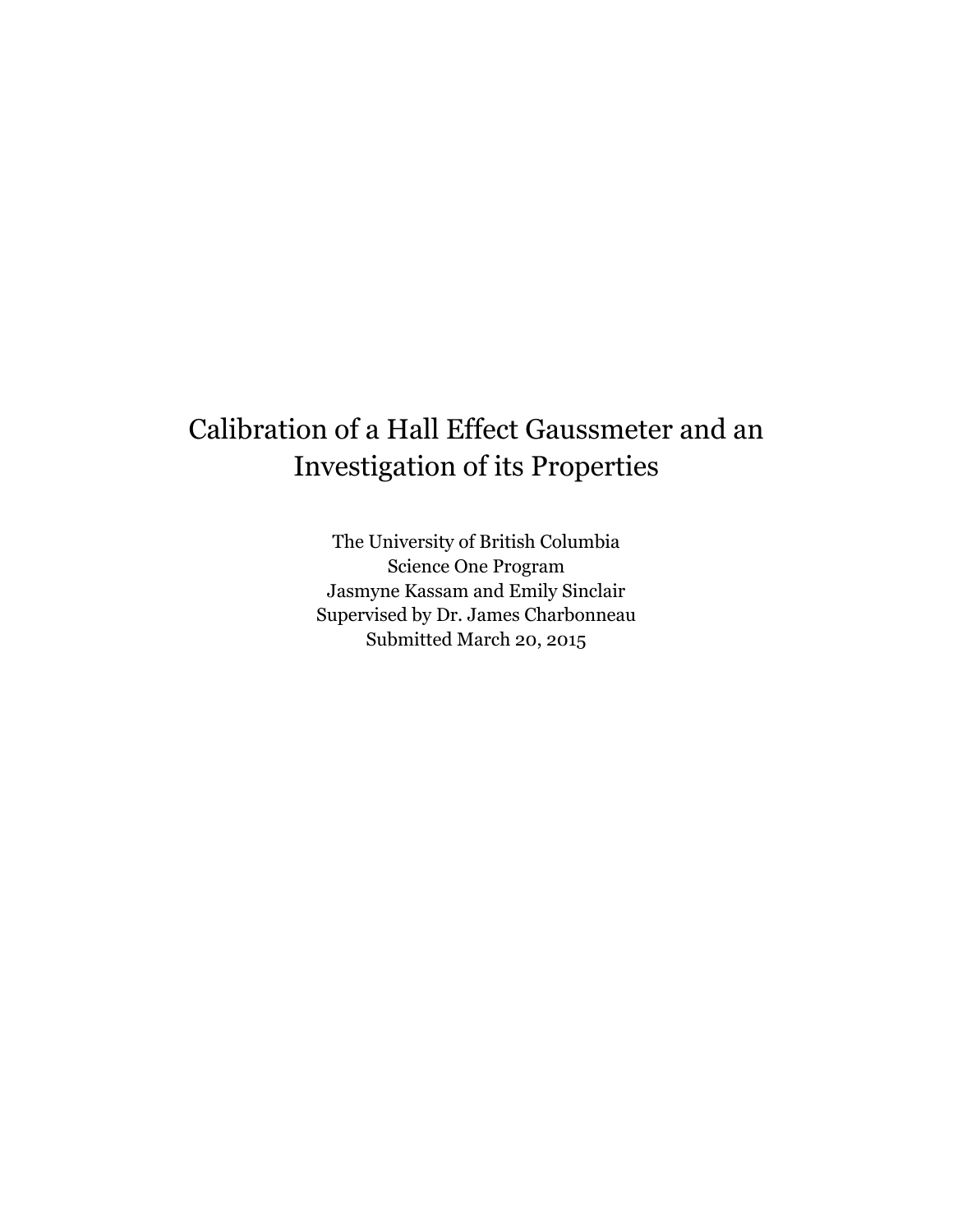#### **Abstract**

A gaussmeter is constructed using an integrated Hall effect device in order to measure the strengths of magnetic fields. The instrument is calibrated using uniform magnetic fields generated by Helmholtz coils. The data from the calibration is analyzed to determine linearity and sensitivity with respect to the Hall voltage output. The Hall voltage is determined to be linearly proportional to the magnetic field strength in the range of 0.1 mT to 3 mT; however, nonlinearity beyond that range is found to be significant. The sources of nonlinearity are determined to be most likely either material or geometrical. Finally, the sensitivity in the instrument is found to be 5.6 V/T, which is significantly different from the manufactureradvertised sensitivity of 13 V/T. Potential causes for the discrepancy are explained. The implications of all of the above on the effectiveness of the gaussmeter are discussed.

#### **Introduction**

The Hall Effect refers to the phenomenon whereby a potential difference develops across a current-carrying conductor in a magnetic field<sup>1</sup>. This fact was discovered by Edwin Hall in 18791 . At the time, the prevailing knowledge was that mechanical forces (as a result of magnetic fields) act on conductors as a whole, but not directly on the currents within<sup>1</sup>. To the contrary, Hall hypothesised that a magnetic field would cause currents to "tend towards" one side of the conductor. He observed that placing a current-carrying strip of gold leaf in a magnetic field produced a voltage difference perpendicular to both the current and the magnetic field, with a magnitude proportional to each<sup>1</sup>.

The Hall Effect can also be understood by considering the Lorentz force on the charge carriers in a conductor2. This force is given by the following equation:

$$
\vec{F} = q_0 \vec{E} + q_0 \vec{v} \times \vec{B}
$$
 (1)

where *F* is the force, *q*<sup> $o$ </sup> is the charge, *E* is the electric field, *v* is the velocity, and *B* is the magnetic field2. In the presence of a magnetic field, the charge carriers in the conductor are pushed to one side, producing an electric field perpendicular to the current, up to the point at which the electric force cancels the magnetic force. The potential that remains across the conductor once the Lorentz force becomes equal to zero again is defined as the Hall voltage.

As the Hall voltage is dependent on magnetic field strength, Hall effect devices can be used to detect the presence and strength of a magnetic field. However, the Hall voltages for most conductors are generally too small to be usefully detectable3. For this reason, in current technologies, an integrated Hall effect device is often used. Integrated circuits allow the Hall element to be combined with other circuit elements that not only amplify the signal, but also maintain a constant current through the Hall element, and even compensate for temperature variation3.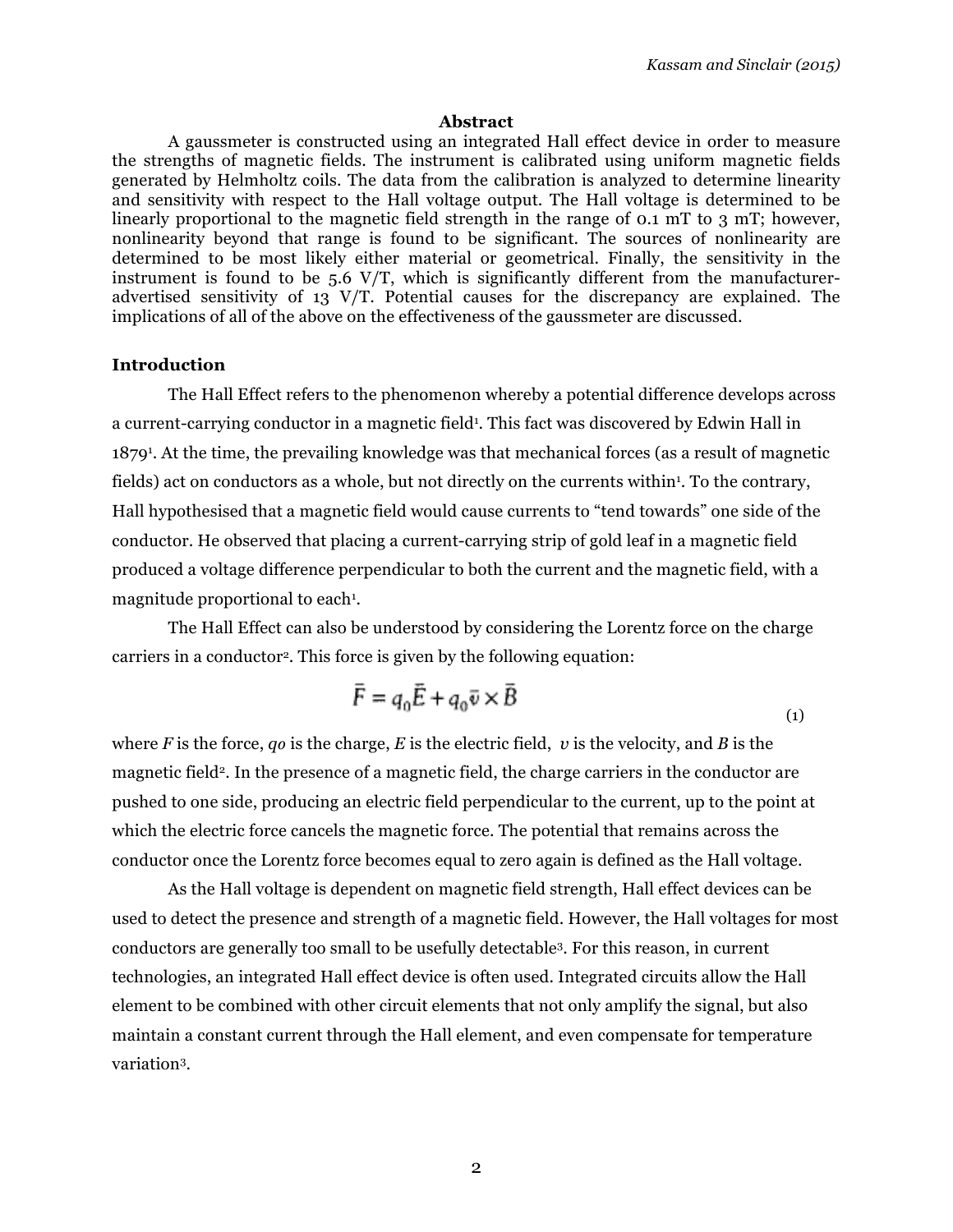In addition to directly detecting magnetic fields, integrated Hall effect devices have important applications in other areas where magnetic fields are often indirect indicators of other variables of interest. They are found in many different technologies today, including computers and cars, where they are used to determine linear position, angular position, velocity, rotation and current3.

One relatively straightforward way to use a Hall effect device in order to measure magnetic field is to build a gaussmeter. A Hall effect gaussmeter can be used to determine the magnetic field from the following equation<sup>4,5</sup>:

$$
V_H = SB + V_0 \tag{2}
$$

where  $V_H$  is the Hall voltage, S is the sensitivity, B is the magnetic field strength, and  $V_0$  is the initial voltage. Hall effect gaussmeters are both simple to use and cost-effective, as most commercial Hall devices cost under \$2 USD2. Despite the low cost and simplicity of the gaussmeter, there are most likely limitations surrounding its use as a magnetic field strength detector. The purpose of this experiment is firstly to build and calibrate a Hall effect gaussmeter using an integrated Hall effect device, and secondly to determine under what conditions a Hall effect gaussmeter can effectively measure magnetic field strength.

### **Method**

In order to perform this experiment, we built a Hall effect gaussmeter using an integrated Hall effect device<sup>6</sup>. The device that we used is model A1302 from Allegro Microsystems, LLC, which has a manufacturer-advertised sensitivity of 1.3 mV/G (13 V/T)5. It contains a linear amplifier and a CMOS A output structure, and has a temperature range of -40 to 125 degrees Celsius5. A 9 V battery supplied the voltage to the circuit, and a voltage regulator decreased the voltage to the Hall effect device to 5 V. The entire apparatus was contained on a circuit board; however the Hall effect device itself was remotely attached so that the magnetic fields measured would be less likely to affect the rest of the circuitry. The circuit diagram below outlines the general structure6.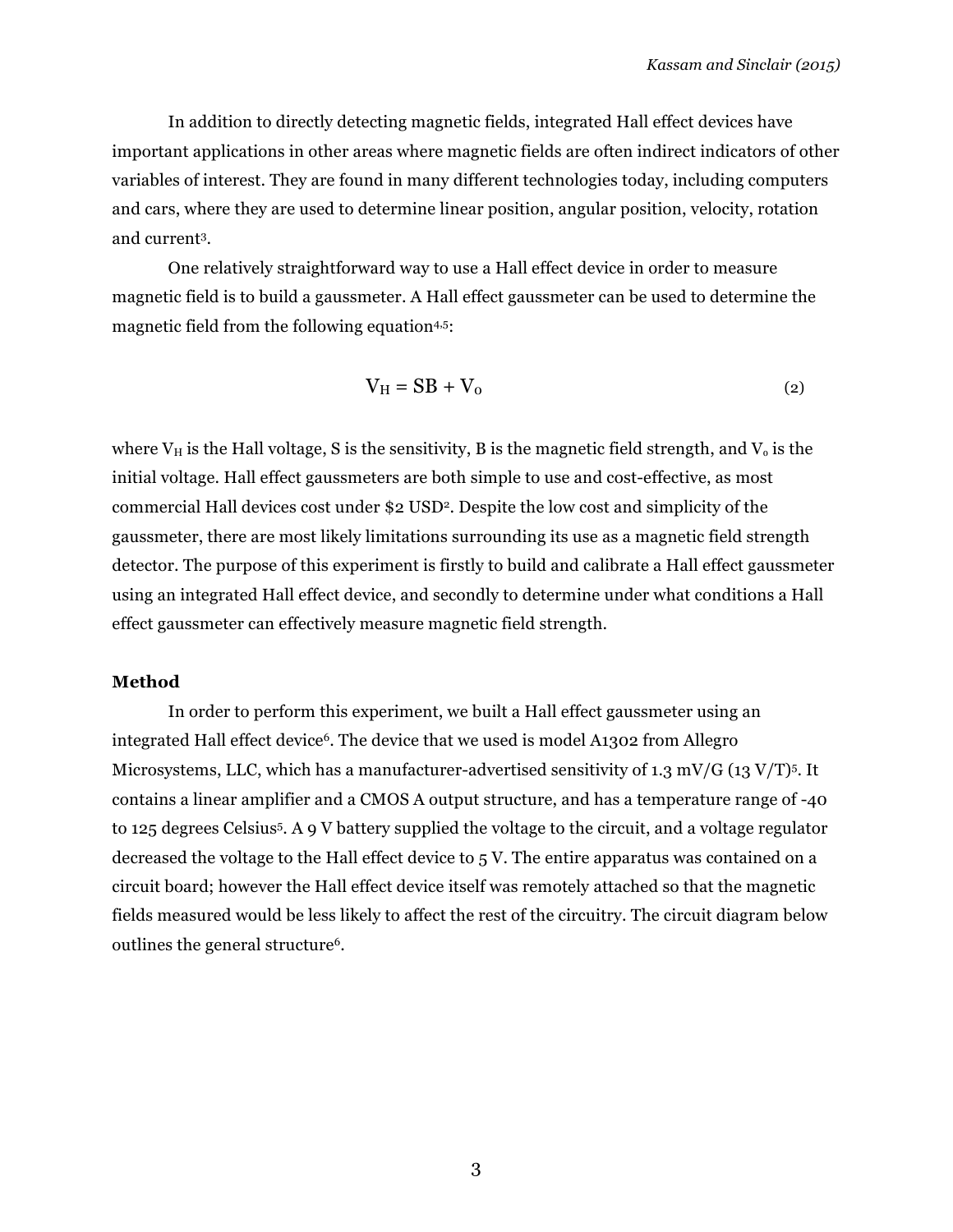

Figure 1. Diagram of Hall effect gaussmeter circuit.

In order to calibrate the gaussmeter, we built two Helmholtz coils. An ideal Helmholtz coil is formed from a pair of identical coils of wire connected in series, where the distance between them is equal to their radius. The magnetic fields from each coil then add constructively, producing a uniform magnetic field at the center of the Helmholtz coil setup7. The strength of the magnetic field at the center point can be calculated using the Biot-Savart law, which simplifies to the equation:

$$
B = \left(\frac{4}{5}\right)^{3/2} \frac{\mu_0 n I}{R},\tag{3}
$$

where *B* is the magnetic field strength in Tesla,  $\mu \circ$  is the permeability of free space, *n* is the number of loops, *I* is the current, and *R* is the radius of the coils<sup>7</sup>. The magnetic field strength produced can therefore be varied by altering the current through the Helmholtz coil. Additional notes on the theory of Helmholtz coils and their role in this experiment can be found in the Appendix.

Two sets of Helmholtz coils were built, each with twenty loops. Coil A had a thick wire gauge, and a radius of 0.0174 m. Unfortunately, the thicker gauge wire was more difficult to wrap into circular loops, which resulted in a less than ideal coil with non-uniform loop radii. However, due to the thickness of the wire, the wires generated very little heat when current was applied to them. Coil B had a thin wire gauge and a radius of 0.0153 m. The thin wires generated noticeably more heat when current was run through them; however the wire loops were much more uniform, producing a nearly ideal Helmholtz coil.

The Helmholtz coils were then each connected to a current output machine that was able to produce steady currents ranging from 0 A to 2.5 A with an accuracy of +-0.005 A. The current was increased in increments of 0.1 A from 0 A to 2.5 A using the current output machine in order to vary the magnetic field in each coil setup. The Hall effect sensor was held in place at the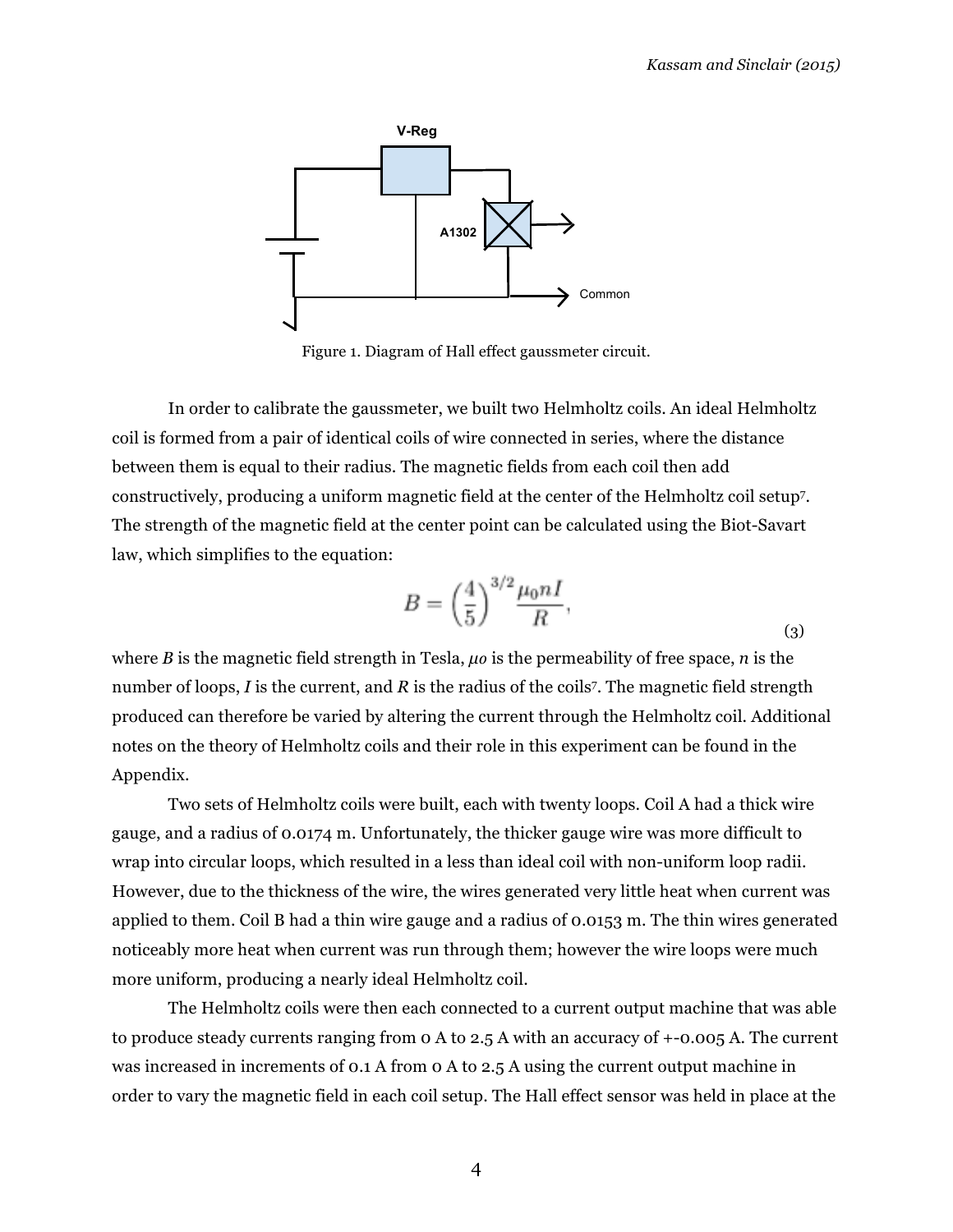center point of the coils, and the voltage reading from the gaussmeter was recorded at each current increment. The uncertainty in the magnetic field strength for both coils was derived from a digital uncertainty in the current output machine as well as the uncertainty in measuring the radius of the coil. Although there was an uncertainty associated with the gaussmeter itself, it was negligible in comparison to the uncertainty associated with the magnetic field strength, as the relative uncertainty in the voltage reading was at least 1000 times smaller than the relative uncertainty in the magnetic field strength.

The data was analyzed for linearity, and models were created for the data from each coil.

## **Results**

The voltage output from the Hall effect gaussmeter showed a linear relationship to the magnetic field strength for coil A. This was determined by a linear model, represented by the red line, for the following set of data points, in blue, which resulted in a minimized chi square of 1.008.



Figure 2. Magnetic field strength vs Hall effect voltage: results for coil A showing data points in blue and and linear model in red. Chi square of 1.008.

The graph of the residuals for this model showed points that were randomly scattered about the x-axis, with around ⅔ of the errors bars crossing the x-axis. A power law fit was also performed on this data; the chi square was 0.561 with a power of 1.04.

Coil B was able to produce higher magnetic field strengths due to its smaller radius. The Hall effect voltage from the gaussmeter shows a linear relationship to the magnetic field at lower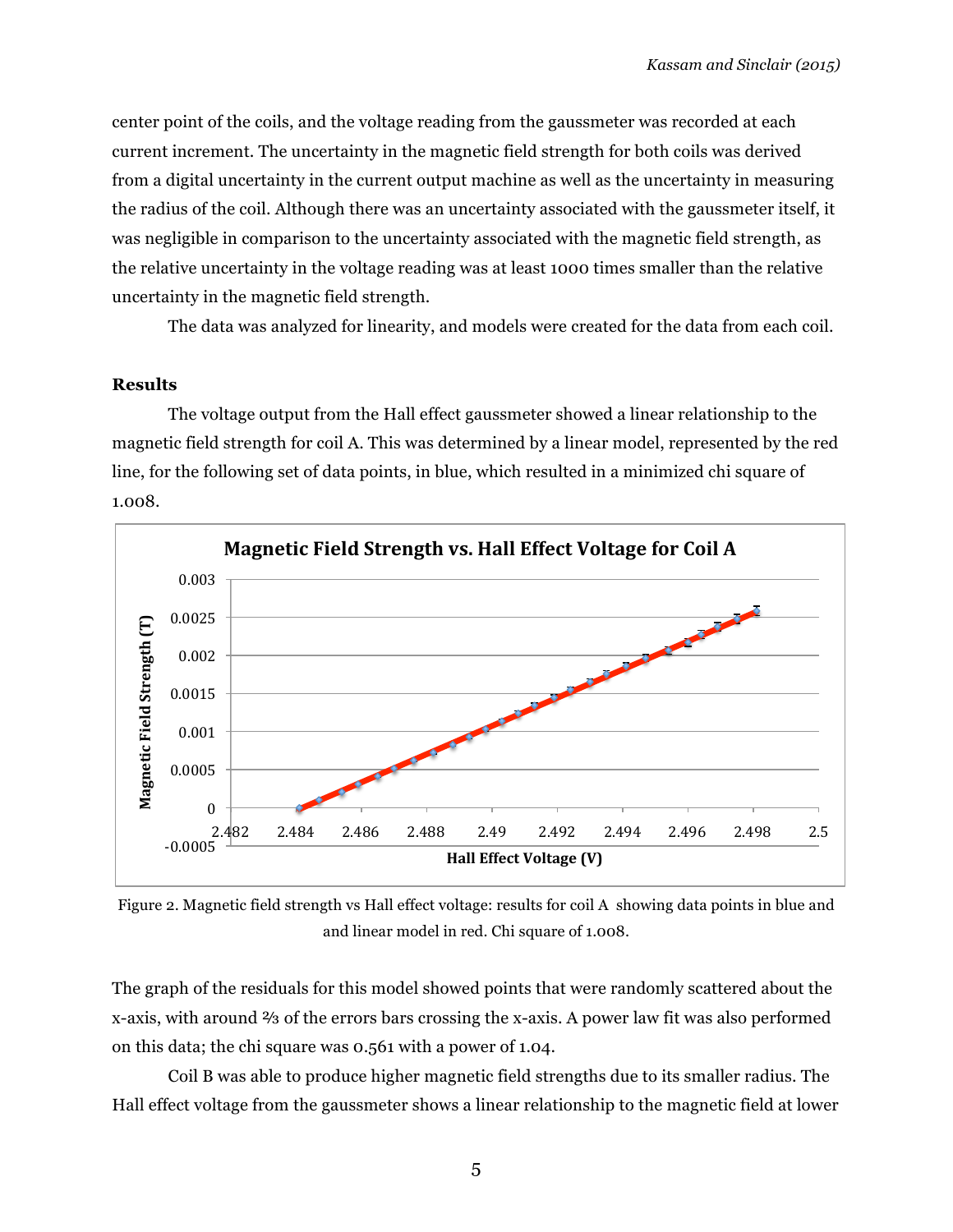field strengths. The residuals graph clearly shows the deviation that occurs at higher magnetic field strengths, as the data points start to form a linear pattern in the second half of the graph. This "hockey stick" pattern shows undoubtedly that the data points no longer conform to the original linear model.



Figure 3. Magnetic field strength vs. Hall effect voltage: results for coil B, showing linear model in orange, and data points in blue. Chi square of 6.448



Figure 4. Residuals vs. Hall effect voltage for Coil B. Chi square for model is 6.448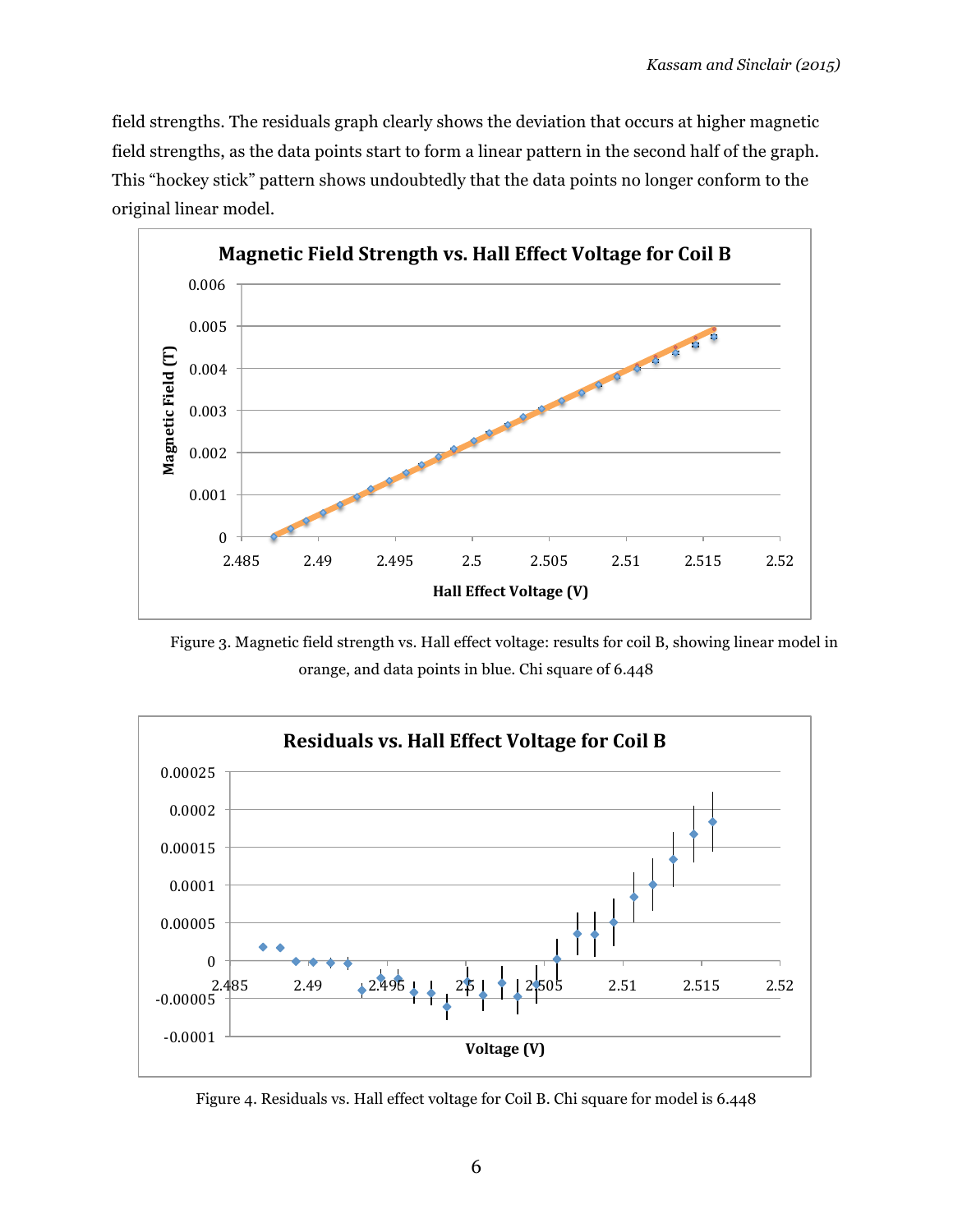A power law fit for the data from coil B was conducted and resulted in a power of 0.971 and a chi square of 3.299. Although the power law fit had a lower chi square, compared to the linear model, the "hockey stick" pattern was also evident in the graph for the residuals for the power law fit, which shows that this model likewise does not fit the data well.

Due to the deviation present in both the linear model graph and the graph of the residuals, two partial fits were conducted. The first partial fit conducted was simply to remove the data points that did not fit into the linear model, as identified by the points that make up the "hockey stick" pattern in the residuals graph. This partial fit resulted in the exclusion of 10 data points, and it provided a significantly lower chi square of 1.147, which indicates a strong linear relationship between the Hall effect voltage and the magnetic field strength for the remaining data points. A power law fit was also conducted with this partial data set and resulted in a chi square of 1.039 with a power of 0.994.

We noticed that the point where the data began to significantly deviate from the linear model for coil B was close to the high end of the range of magnetic field strength for coil A. Therefore we conducted another partial linear fit where all the data points with a magnetic field strength higher than the coil A's range were excluded. This fit resulted in 12 data points being excluded, and a chi square of 1.081. This partial fit confirmed the linear relationship from the data from coil A. The power law fit for this data set had a chi square of 1.054 with a power of 0.997.

Finally, a partial power law fit was conducted on the last 10 data points from coil B that showed deviation from the linear model. The slope of the graph was 0.90276, and the chi square was 0.0660.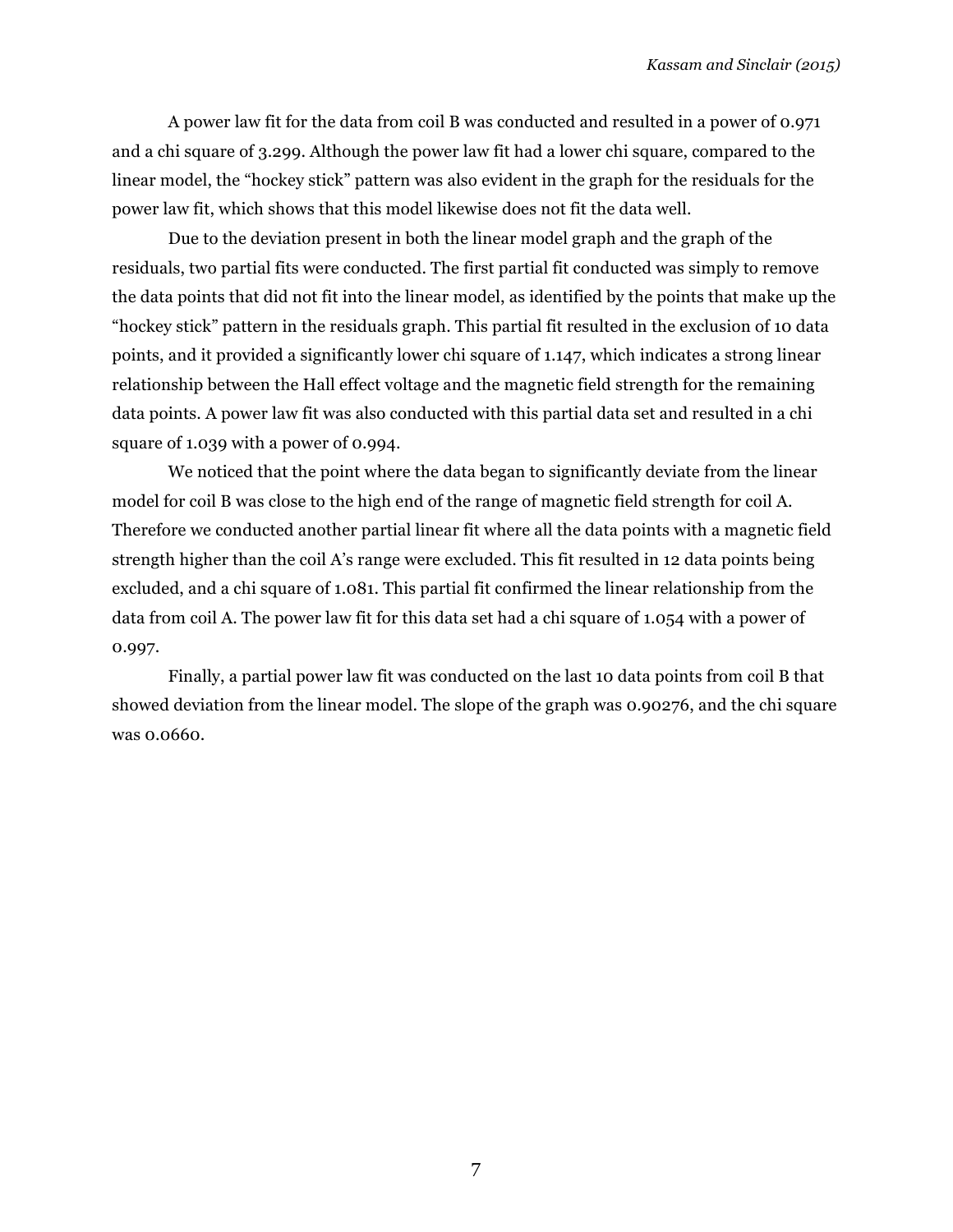



# **Discussion**

# *A. Linearity Analysis of Coil A*

The Hall effect gaussmeter shows a clear linear relationship to the magnetic field strength for coil A. Indicators of an excellent fit include the fact that the chi square is 1.008, which is very close to one, as well as the fact that the residuals are randomly scattered about the x-axis, and that ⅔ of the errors bars on the residuals pass through the x-axis. The maximum magnetic field strength used was 2.584 mT, therefore we can conclude that the Hall effect voltage varies proportionally to the magnetic field strength up to that field strength. This strong agreement with the linear theory behind its operation shows the Hall effect gaussmeter to be effective at measuring magnetic field strength for small magnetic fields.

# *B. Linearity Analysis of Coil B*

Due to the second partial fit for the data from coil B, where data points with a magnetic field strength higher than those from coil A are eliminated, we are confident that the Hall effect device output voltage is proportional to the magnetic field strength at least up to a magnetic field strength of 2.584 mT. Adding the information gathered in the first partial fit for coil B, we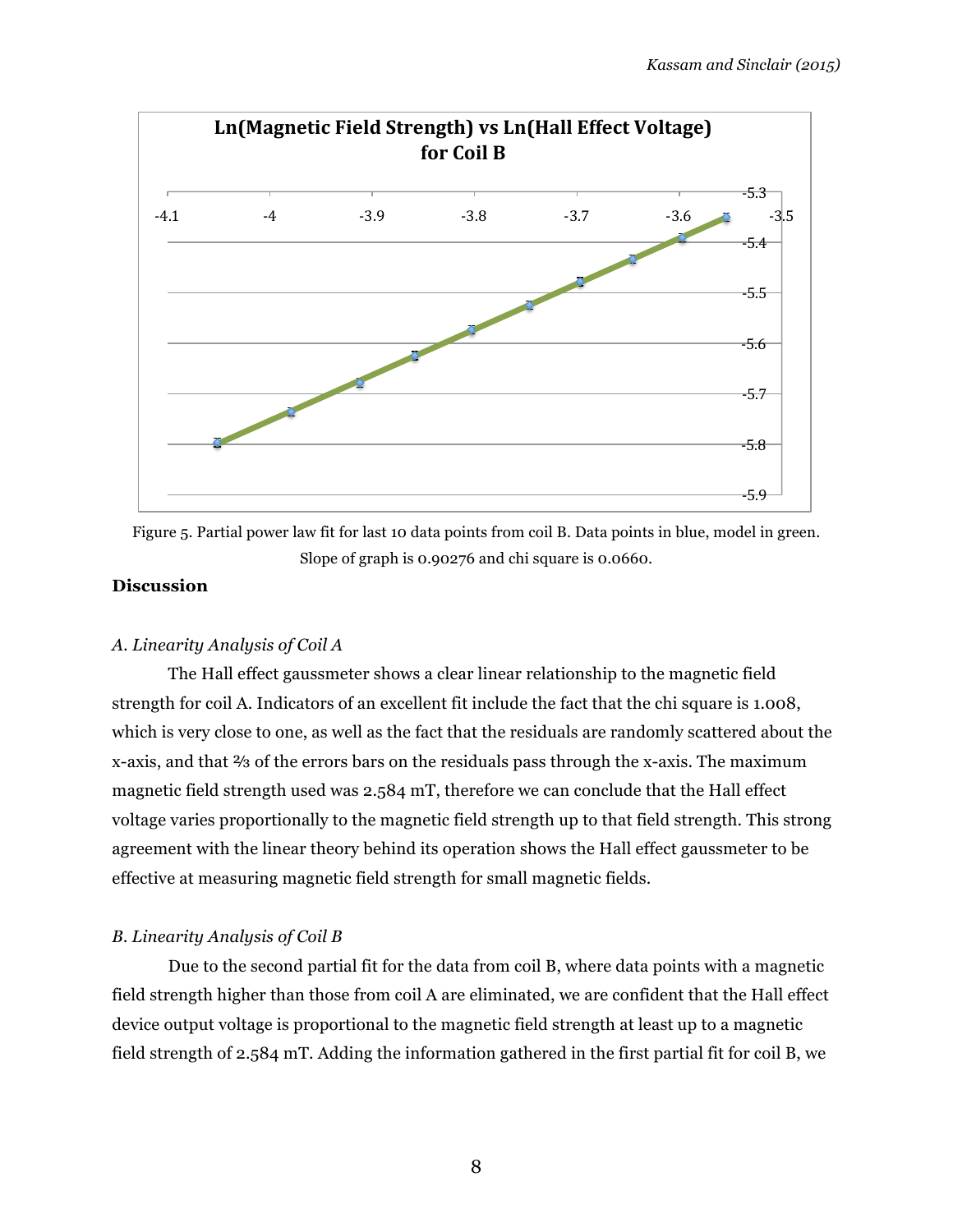can conclude that the Hall Effect device remains linearly proportional to magnetic field strength provided the magnetic field strength is less than or equal to 3.038 mT.

The partial power law fits consistently have a lower chi square than the partial linear fits, however the powers are both very close to 1 (within 0.01) for both fits, suggesting a mostly linear fit. It is interesting to note that the powers in the partial fits for the power law converge to 1 as the chi square also approaches 1. Therefore one can reasonably come to the same conclusion reached from coil A's data; that is, the data being modeled is linear at lower magnetic field strengths.

Finally, the partial power law fit for the last 10 data points from coil B indicated that the data was not linear at higher magnetic field strengths. The slope of 0.9, while still close to 1, is significantly different compared to the previous power law slope values of 0.99. However, a slope of 0.9 does not seem to suggest an alternative proportionality, only a rather poor linear fit. Therefore, we can only conclude that the Hall effect device no longer maintains a clear linear relationship to magnetic field strength at values above 3 mT.

The implications of all of the above is that the relationship between Hall effect voltage and magnetic field strength becomes more nonlinear past a certain magnetic field strength. The data seems to remain loosely linear, with a power of 0.9, however this is still significantly less linear than below magnetic field strengths of approximately 3 mT.

In a paper published in 1988, Popovic and Halg outline the following theory for the nonlinearity of integrated Hall Effect devices<sup>4</sup>. The non-linearity for a sensor is defined to be:

$$
NL = (V_{H} - V_{H0})/V_{H0}.
$$
 (4)

where NL is defined to be the nonlinearity,  $(V_H - V_{HO})$  is defined to be the deviation from the linear model, and  $V_{H0}$  is the model<sup>4</sup>. Three types of nonlinearity are explained in the paper by Popovic and Halg: material, which is linked to properties of charge carriers; geometrical, which is due to short-circuiting within the sensor; and junction field-effect, which occurs when the plate thickness varies slightly with the Hall voltage produced4. The source of nonlinearity can be inferred from a plot of the nonlinearity values against the magnetic field. If the source of the nonlinearity is either material or geometric, the nonlinearity will be proportional to the square of the magnetic field strength4. On the other hand, if the nonlinearity is linearly proportional to the magnetic field strength, then it is likely that the source of the nonlinearity is the junction field-effect4.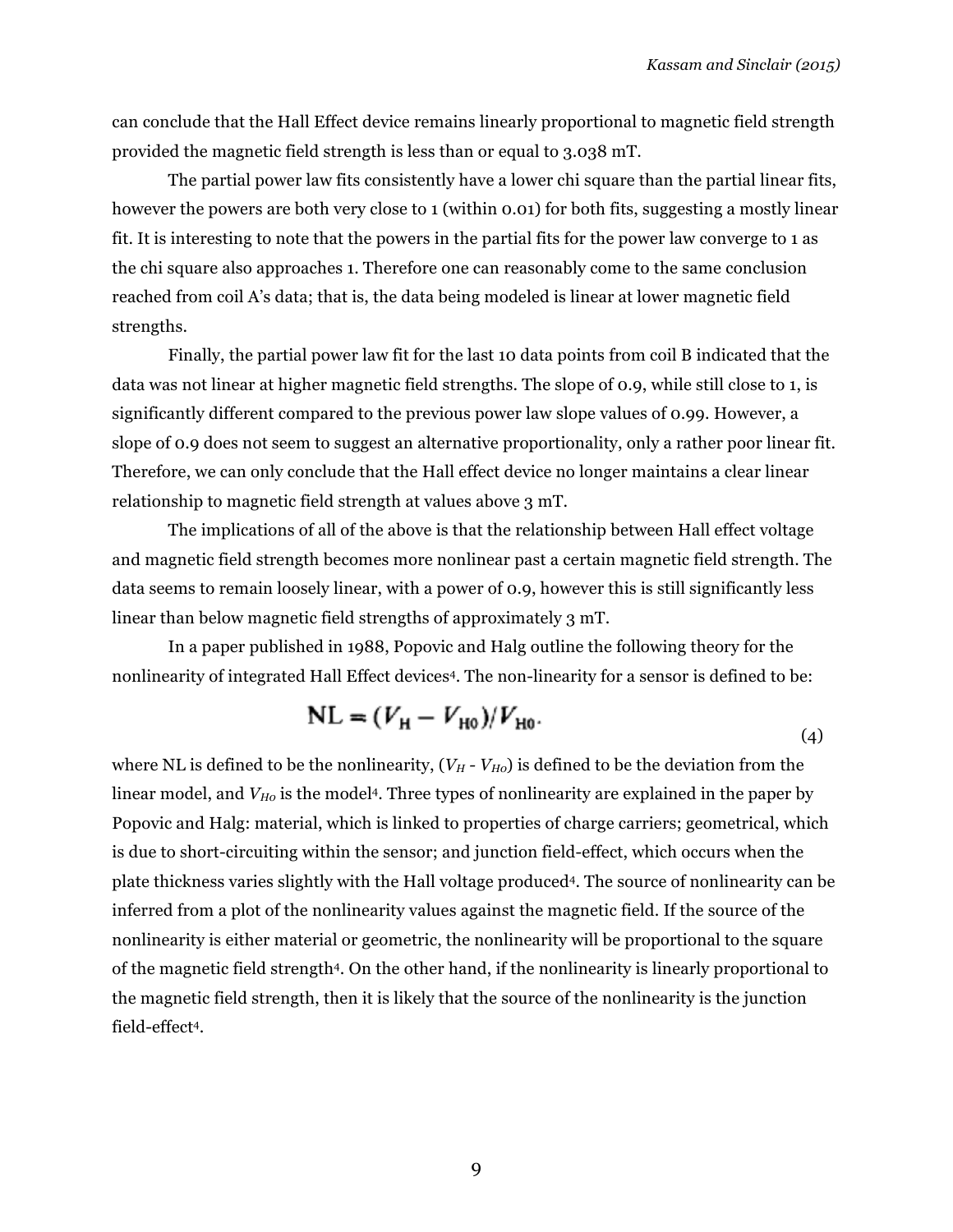

Figure 6. Graph of nonlinearity vs. magnetic field strength for coil B: data points in blue, quadratic model in purple. Chi square 0.312.

Above is a graph of the nonlinearity for the data from coil B with the quadratic model  $y = 62.142x^2 - 0.2255x + 0.0001$ . This model results in a chi square of 0.312. We also conducted a linear fit to the nonlinearity values, however the model was qualitatively unsuitable, and the chi square was 4.050. As a result of these chi squares, we can conclude that the dominant source of nonlinearity for our particular Hall effect device was originating from either material or geometrical effects, or a combination of the two. This seems likely as Popovic and Halg describe the junction field-effect as being most prominent in devices with a sensitivity of around 500 V/T, a value that is 100 times the sensitivity of our particular device4.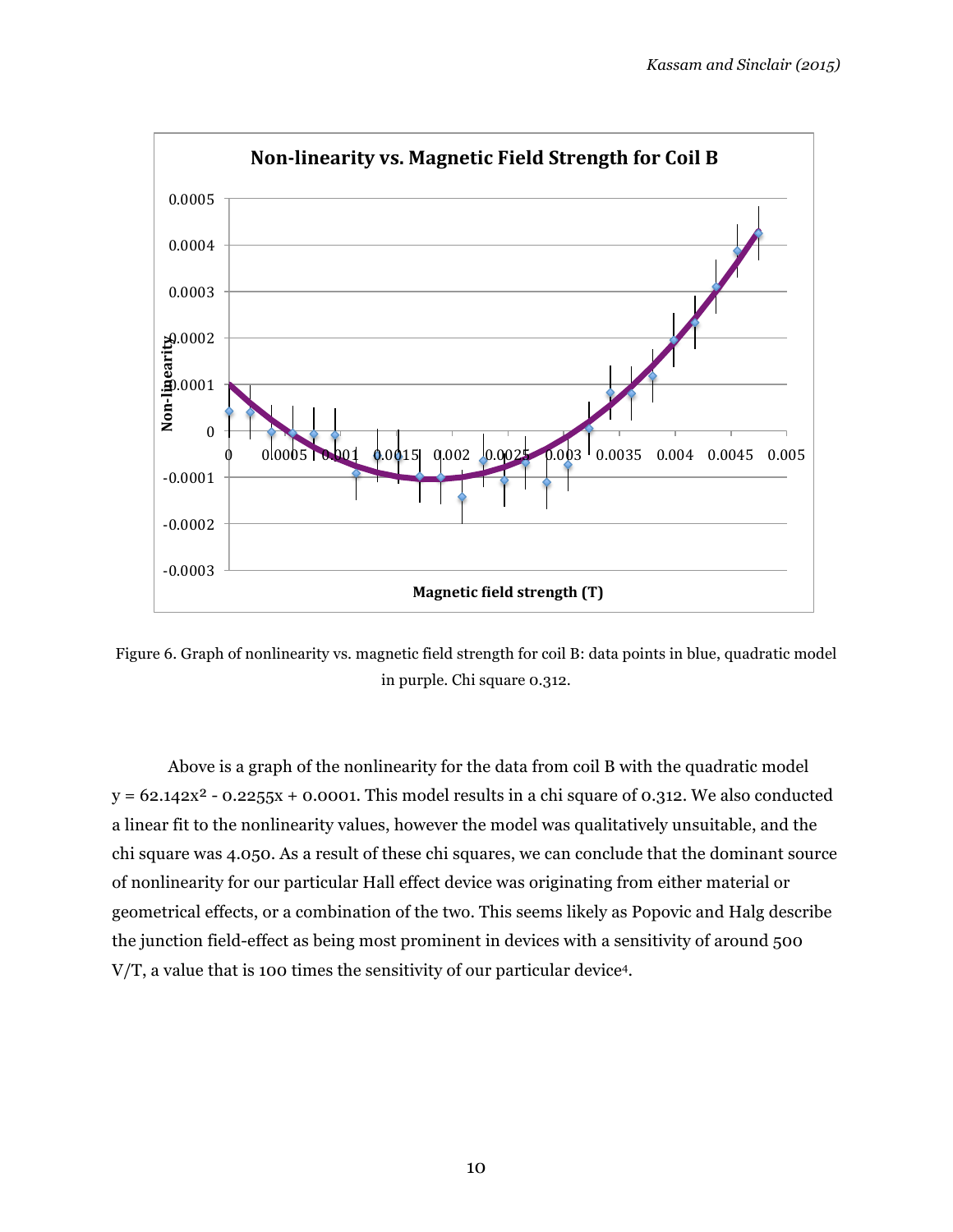## *C. Analysis of Sensitivity*

The sensitivity of a commercial Hall effect sensor is normally defined as depending on the Hall voltage produced divided by current and magnetic field strength<sup>4</sup>. However, we define sensitivity to depend only on the Hall voltage divided by magnetic field. The term for current is unnecessary, as the current supplied to the device is made constant by the nature of the integrated circuit. This definition also allows comparison between our data and the manufacturer-advertised sensitivity, as the latter is defined in the same manner. For our analyses, we are considering the sensitivity to be equal to the slope of the best linear fit to the graph of Hall voltage vs. magnetic field strength for low magnetic field strengths.

Our experimentally determined sensitivity values are  $5.4$  V/T for coil A and  $5.6$  V/T for coil B. As the t-score for these two values is 1700, we can infer that coil A is actually producing a weaker magnetic field than predicted by the equation, which is likely due to its non-ideal design<sup>7</sup> (see the Appendix for more detail). The sensitivity of coil A as derived from our graph of V vs. B is therefore lower than it should be. We will then take our official experimental sensitivity value to be the value of the sensitivity obtained from the measurements done with coil B, which is 5.6  $V/T$ .

The manufacturer-advertised sensitivity for this design of Hall effect device is 13 V/T, which is significantly different from our experimentally determined sensitivity. One possible explanation for this difference is that the particular Hall effect sensor that we used for our gaussmeter simply happened to be an outlier with respect to its sensitivity. If manufactured Hall effect devices follow a gaussian distribution with respect to sensitivity values, then our device could have had a lower sensitivity than advertised just as a result of random chance. Alternatively, prior use of the Hall effect device before data collection could have altered the sensitivity, as mechanical stress to the circuit or exposure to high magnetic field strengths can affect the sensitivity of a Hall effect device<sup>8,9</sup>. However this seems unlikely due to the large difference in the predicted and experimental sensitivity values. Finally, it has been shown that the sensitivity of Hall effect devices can drift over time, often due to moisture absorption9. Therefore, it is possible that our particular Hall effect device initially had a sensitivity closer to the manufacturer's specifications, but the sensitivity decreased over time. The device was purchased a month before the data collection took place, and it is unknown when it was actually manufactured. While this seems to explain the change in sensitivity, in order to determine if the sensitivity drift does indeed occur at significant levels in a relatively short amount of time, we would need to investigate further and perform long-term experiments where we periodically recalibrate the device.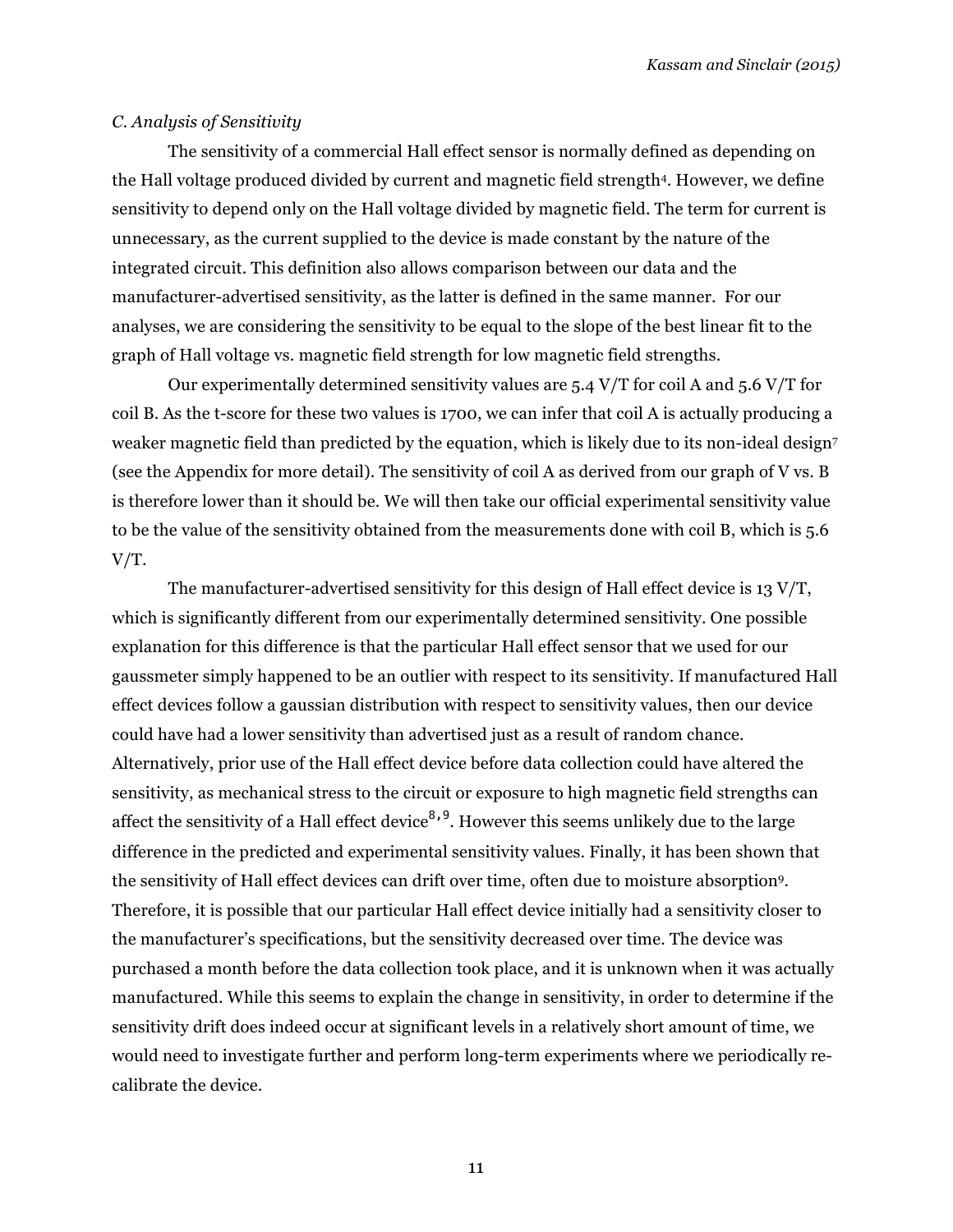All three possibilities for the source of the difference in sensitivity from the manufacturer's value have the same implications for the use of the gaussmeter. When performing experiments with the Hall effect gaussmeter, a simple calibration graph using a Helmholtz coil that is as close to ideal as possible should be created in order to determine the particular device's sensitivity, as the sensitivity of the Hall effect device is not something that can necessarily be trusted from the manufacturer's specifications. The calibration need not be as involved as our experiment; since the gaussmeter is quite linear under magnetic field strengths of 3 mT, simply taking one data point close to 0.1 mT magnetic field strength and a second data point close to 3 mT should provide the sensitivity. However, due to the variation in our results, we would not recommend using a Hall effect gaussmeter without performing at least some kind of calibration in order to determine the sensitivity before using it for an experiment.

## *D. Analysis of Difference in Initial Voltage*

The initial voltage for each data set (2.4841 for coil A and 2.4871 for coil B) was significantly different, as the t score for the two values is 37, which strongly suggests that the two values are distinct. This means that there should be some factor that caused the initial voltages to be different. The coils were set up at the same time in the same room, approximately 0.3 m apart.

There may have been an external magnetic field that varied in the two different locations, causing the observed variance. One source of this difference could be minor variations in the earth's magnetic field, which affected the initial voltage outputs, however this is unlikely due to the proximity of the coils to each other, as well as the fact that the earth's magnetic field is weaker than the sensitivity of the gaussmeter. A potential second external magnetic field source could be various magnetic influences near the set-up of the experiment such as magnetized metal in the table or nearby magnets that we were unaware of. Depending on the strength of these magnetic fields, the short distance between the coils could have caused the initial voltage to be slightly different. Finally, the initial voltage can be changed from mechanical stress<sup>8</sup>. It is possible that in the movement during the data collection from coil A to coil B, something in the Hall effect device was changed from slight mechanical stress. Mechanical stress can also originate from moisture absorption over the long term9. The implications of this are simply that before each use, a zero point for the Hall effect gaussmeter should be determined before it is used to measure the magnetic field strength.

12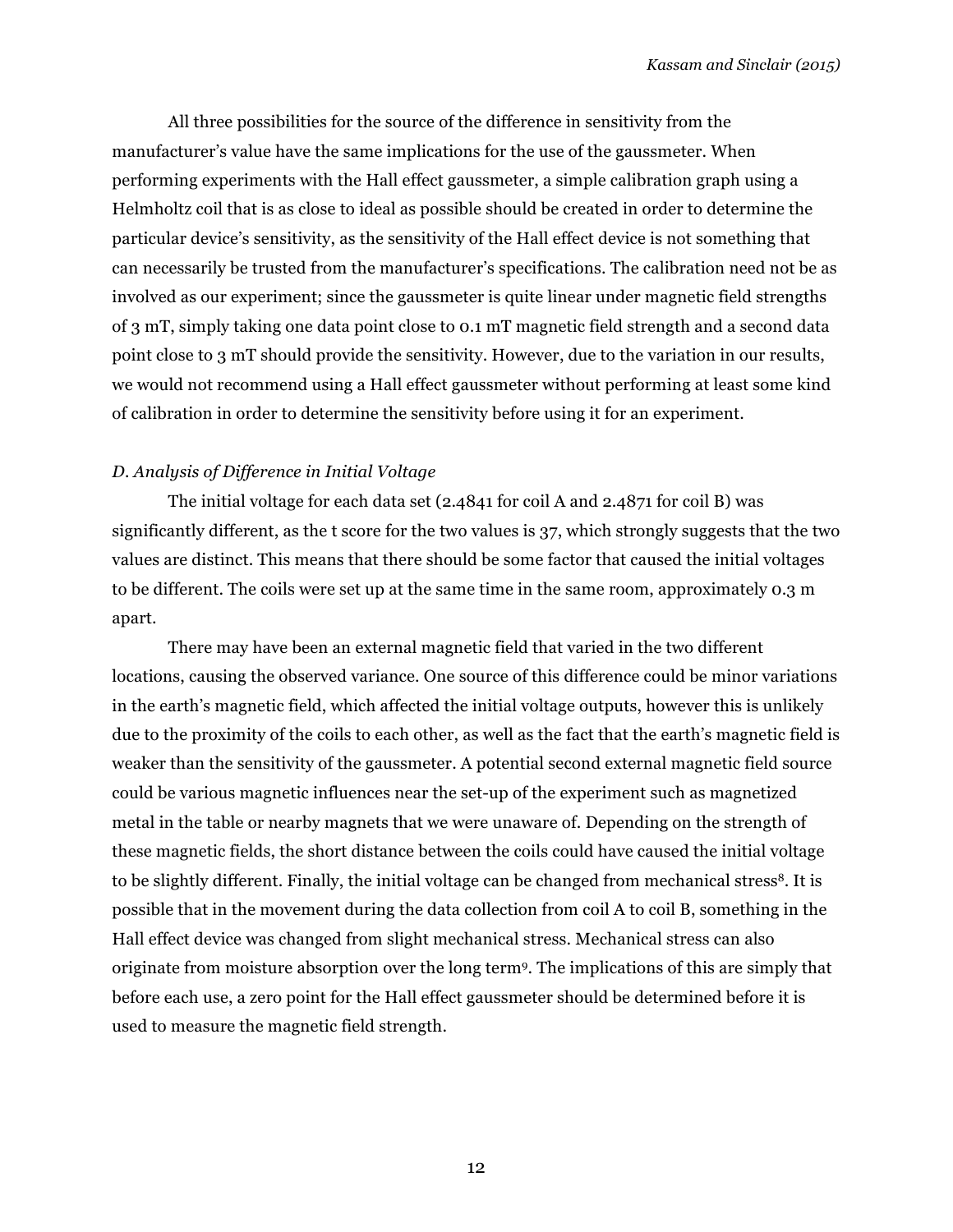## **Conclusion**

The Hall effect gaussmeter can be used as an effective tool for measuring magnetic field strength. However, there are many limitations which must be imposed upon the measuring process in order to maintain accurate results. The Hall effect gaussmeter is capable of measuring fields in the range of 0.1 mT to 3 mT; otherwise the magnetic field strength is either undetectable, or the Hall effect voltage no longer maintains a linear relationship to the magnetic field strength. Additionally, before each set of data is taken, the initial voltage at zero magnetic field strength must be determined, as this value seems to change significantly. Finally, the sensitivity of the device must be ascertained by a short calibration before measurements can be taken, as the actual sensitivity might be significantly different from the manufacturer's specifications.

Overall, building and using a Hall effect gaussmeter may be straightforward and costeffective for simple measurements in the correct range of magnetic field strength. If a larger range of magnetic field strength is required, a more sophisticated instrument would produce fewer complications in the interpretation of data.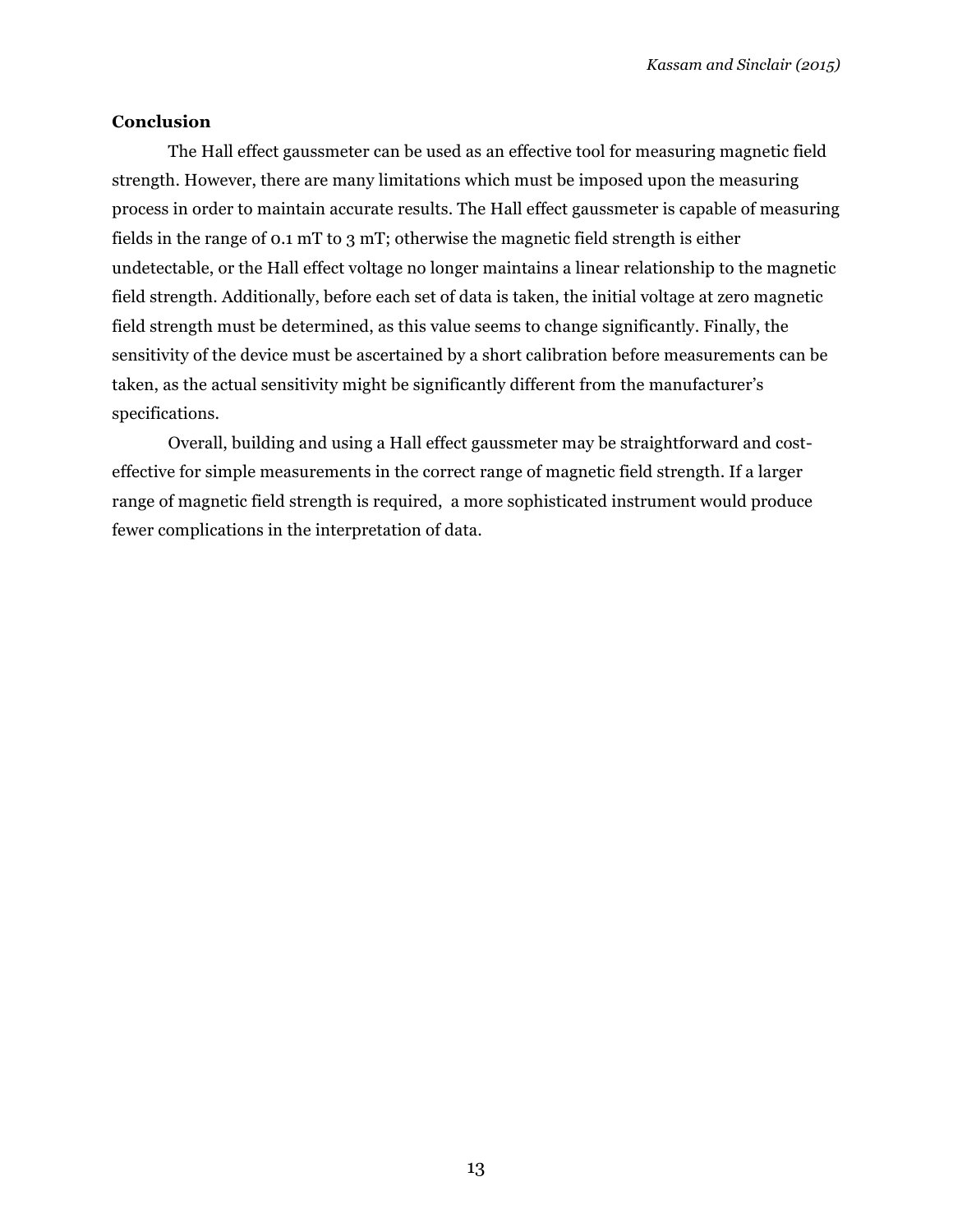## **Appendix**

Our main reason for using Helmholtz coils to calibrate our gaussmeter was to maximize the uniformity of the magnetic field produced in the volume occupied by our Hall effect device. At the center of an ideal Helmholtz coil configuration, both the 1st and the 2nd derivatives of magnetic field with respect to on-axis position are equal to zero, resulting in a significantly more uniform field than in a solenoid of similar dimensions10. Configurations involving three or four coils are able to produce fields that are even more uniform, but we deemed these to be overly complex for the purposes of our experiment, as potential errors in construction would likely outweigh any benefit10. Due to the small radii of our own coil setups, which were necessary in order to generate magnetic fields of detectable strength, we had some difficulty in placing our Hall effect device exactly at the center. However, the magnetic field in the general region should have been sufficiently uniform to negate any slight deviations from the correct position.

We must also take into account the fact that both of our coils are non-ideal to differing degrees, while the equation that we relied on in order to calculate the magnetic field is a simplification for an ideal case. Therefore, our derived uncertainties in magnetic field (based on uncertainties in the current and coil radii) are likely inadequate. In order to more accurately determine the magnetic fields produced by our coils, we would need to calibrate them using DC fields, which is beyond the scope of our experiment7. In addition, the equation for the non-ideal magnetic field, which is significantly more complex, includes multiple variables for which we were unable to obtain data, such as the exact cross-sectional area of the wire used7. However, we can still infer the effect of non-ideal behaviour on our data through comparison with other researchers' experiments, as well as between coil A and coil B data. D.E. Kirtley calibrated a Helmholtz coil with similar dimensions to Coil B, and found that the differences between the actual and theoretical magnetic field were very nearly negligible for currents up to 3A, so we therefore believe it likely that Coil B essentially behaves as an ideal coil7. On the other hand, Coil A is noticeably non-ideal, which would probably decrease the magnetic field's strength and uniformity. In comparing our Coil A and Coil B data sets, a non-ideal design for coil A does seem to be the best explanation for the lower sensitivity value. However, as the data is still linear, and the difference in sensitivities is not particularly significant compared with the manufacturer advertised sensitivity, we do not believe that non-ideal Helmholtz coil construction at all impedes our ability to assess the effectiveness of our gaussmeter.

14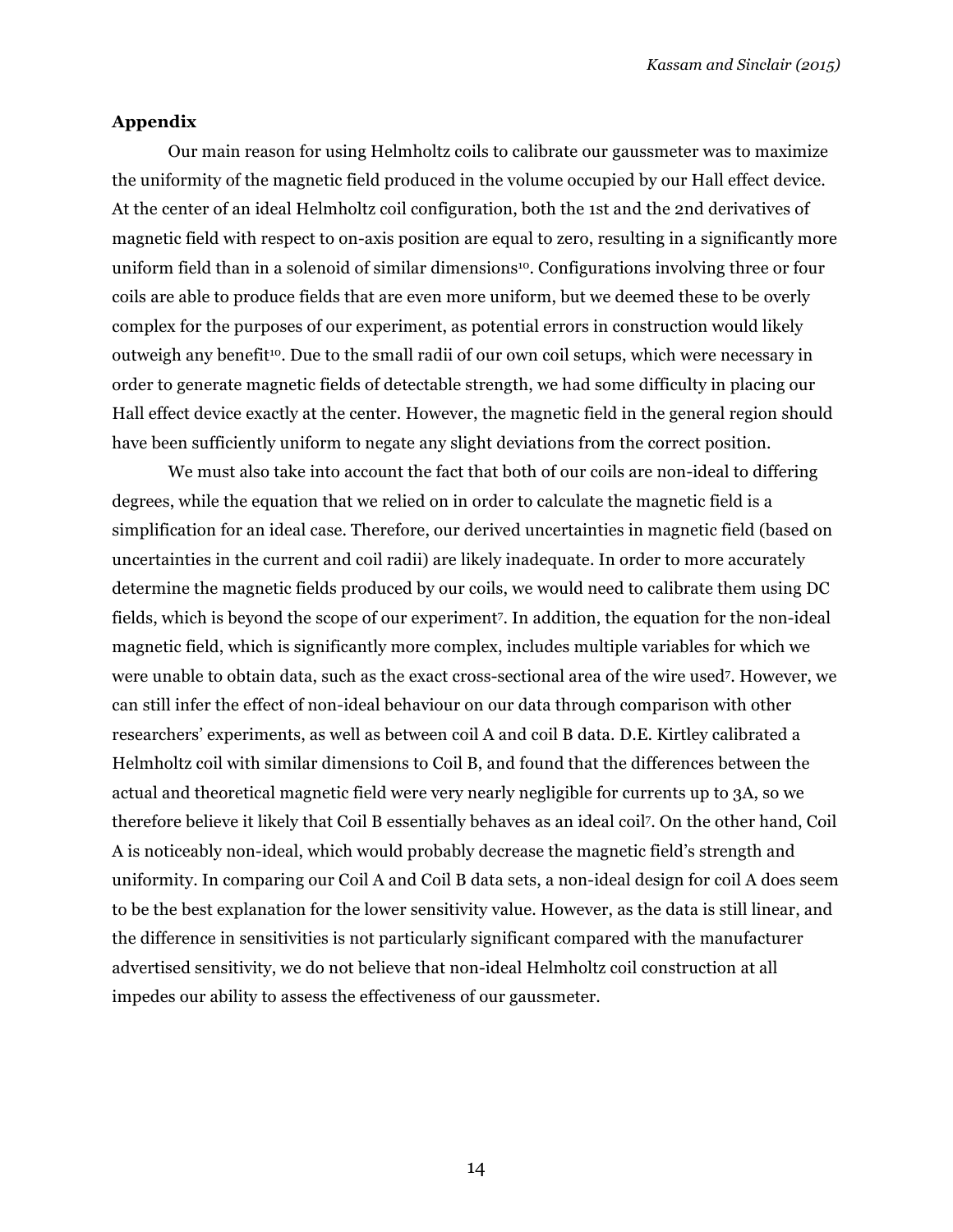## **Acknowledgements**

We came across the inspiration for this paper while perusing the internet. An article from a website titled "Magnet Man" that described the design and procedure for building a Hall effect gaussmeter caught our attention. It was this article that provided us with the initial idea for our experiment, and which guided the construction of the actual gaussmeter. Therefore we thank Rick Hoadley, a.k.a. Magnet Man.

We would also like to thank Dr. Mark van Raamsdonk for explaining the Hall Effect to us on our first encounter with Magnet Man's website.

Additionally, we would like to thank our wonderfully wise mentor Dr. James Charbonneau. This paper would not be possible without his advice and data therapy sessions.

None of the experimental data would exist without the assistance and generosity of Dr. Joss Ives and Dr. Douglas Bonn who, on the behalf of the UBC Physics department, provided us with the machines and instruments that were required, as well as data interpretation assistance.